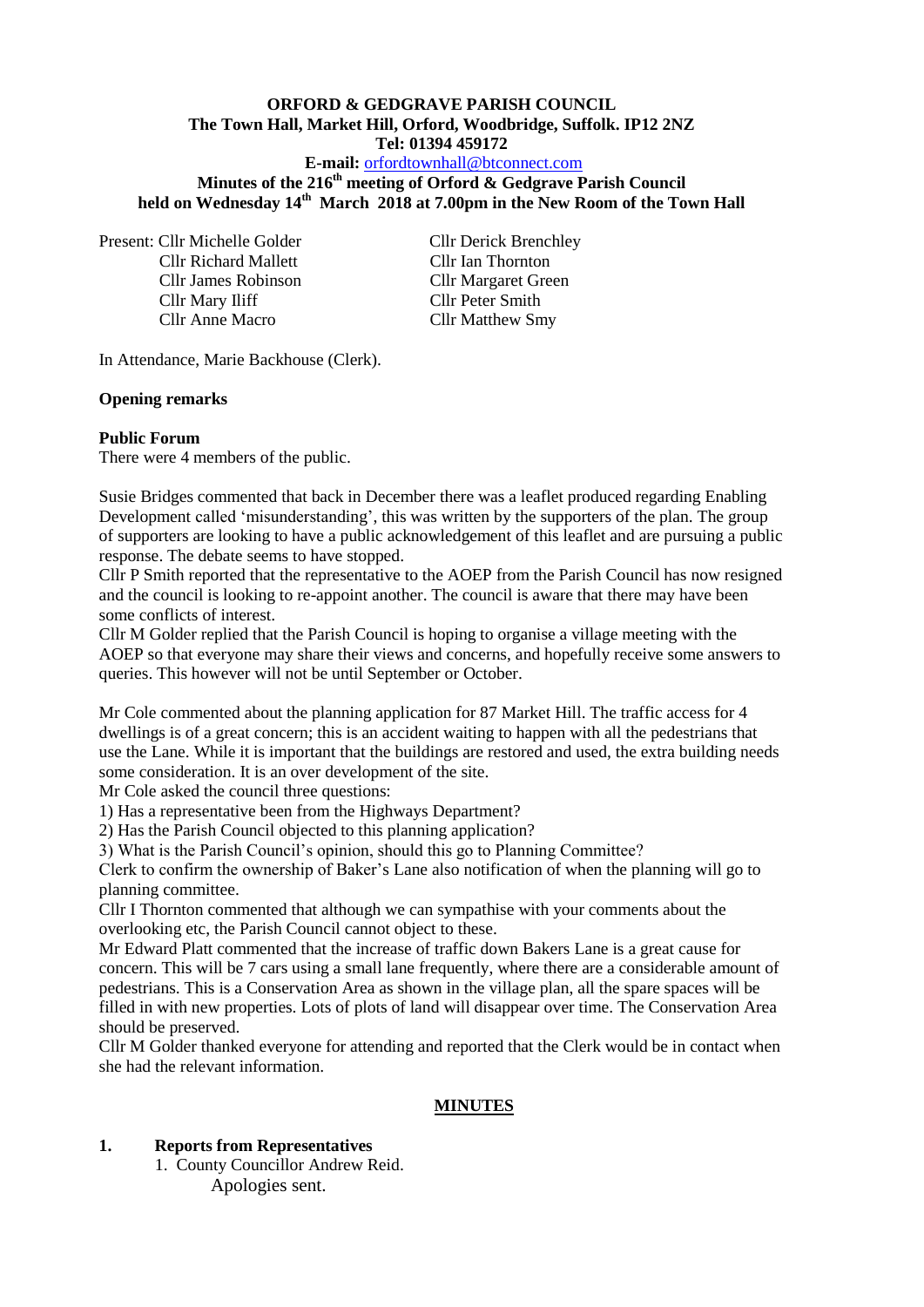### 2. District Councillor Ray Herring Absent and no report sent.

- **2. Apologies for absence:** Cllr J Howard The resignation of Cllr M Finney has been received.
- **3. Declarations of interest:** Cllr I Thornton, Cllr M Smy and Cllr R Mallett – members of the Sports & Social Club
- **4. Applications for dispensation:** None
- **5. It was unanimously agreed that the minutes of the 215th Parish Council Meeting held on Wednesday 14th February 2018 be accepted as a true record.** Cllr I Thornton asked if an amendment could be made to paragraph 5. Could it state that 'any representative of the Parish Council should make it clear that the PC is undecided. Cllr M Iliff asked if it could be added to Mrs Tristem's comment about dog fouling, the quantity of plastic bags containing dog fouling that are left around the village.

## **6. Matters arising from the 215 th Parish Council Meeting held on 14th February 2018.** None

## **7. Finance**

7.1 The Council received, noted and approved the cheques and balances from  $1<sup>st</sup>$  February – 28<sup>th</sup> February 2018.

## **8. Planning**

## **DC/18/0623/FUL – Sparepenny Cottage, Front Street, Orford**

This was a request for rebuilding and altering the rear extension, new cladding to the porch and replacement windows.

The Parish Council had no objection to this proposal.

## **DC/18/0633/FUL – Quay View & Quay House, Quay Street, Orford**

This was a request for the removal of a flat roof over the garage and replace with a lean to roof, removal of existing metal flue and reinstate original brick chimney together with insertion of new window and door to the south east elevation.

The Parish council had no objection to this proposal.

# **DC/18/0705/FUL – 2 Castle Terrace, Orford**

This was a request for internal and external alterations to Number 2 Castle Terrace and construction of new detached annexe and associated external works and removal of shed to garden.

Cllr M Smy reported that there is a right of way going along the back of the houses, would this remain open to the other residents?

The Parish Council had no objection to this proposal although they wish to have it noted that the rights of access maintained for other properties.

## **DC/18/1016/ROC – Town Farm Cottage, Front Street, Orford**

This was a request for the removal of planning restriction for annexe and main house to be one unit for planning purposes.

The Councillors requested an extension and that this is placed on the agenda for the next meeting.

## **9. Parish Council Business:-**

## **(1) Data Protection**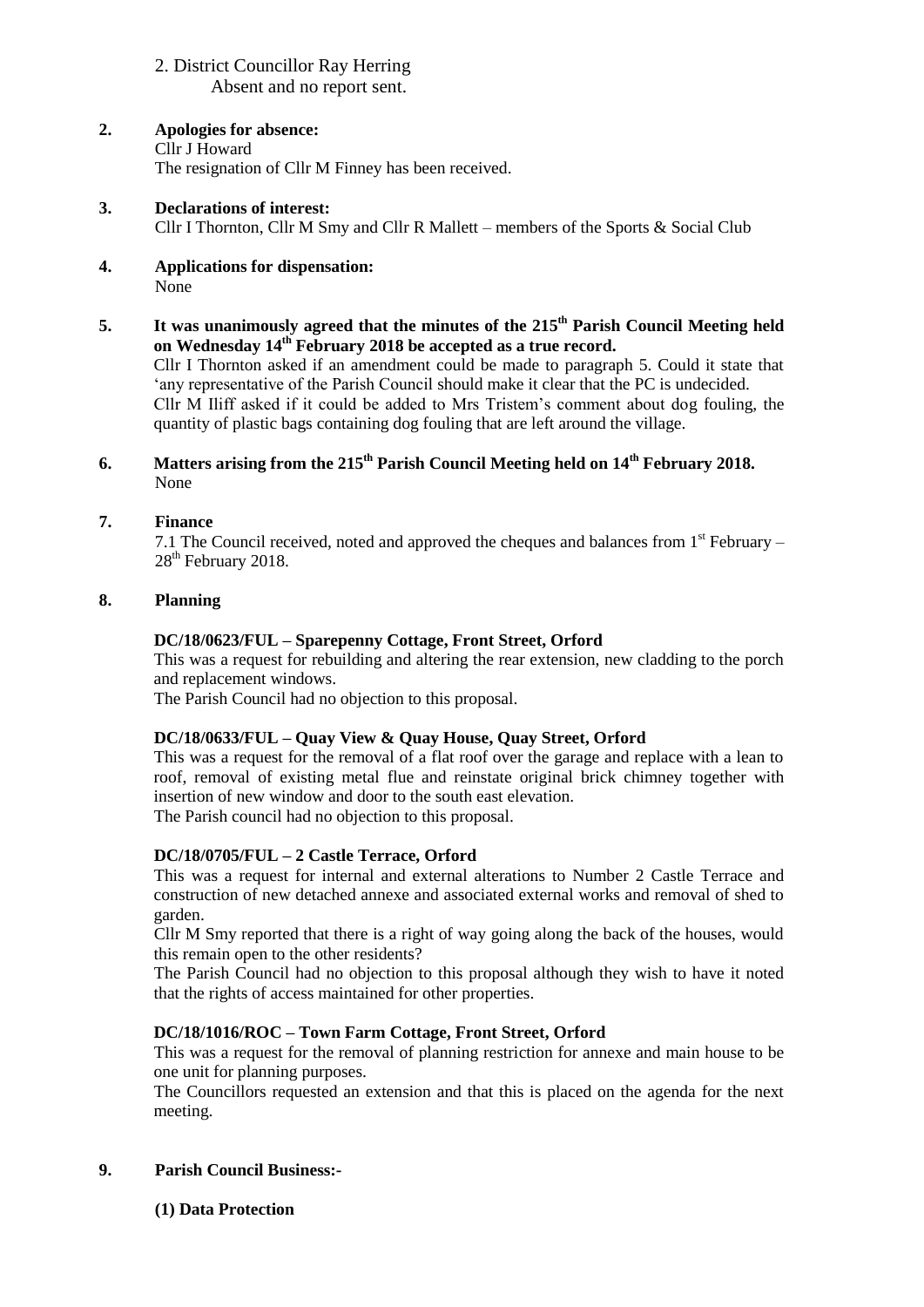Cllr M Golder said that the PC needed to decide whether they chose LCPAS or SALC to be our advisors for the Data Protection. The cost of the LCPAS would be £300 and SALC would be £600. The Clerk reported that we had received some conflicting information, from both advisors but would suggest that SALC seemed to be the most organised.

Cllr P Smith proposed that we employ SALC to assist with the Data Protection; this was seconded by Cllr I Thornton and agreed by all.

## **Clerk to contact SALC.**

### **(2) Statements of Truth**

Cllr M Golder commented that both Richard Roberts and Michael Pearce had been to see the Clerk and explained that they were unable to complete the forms.

Cllr P Smith requested that the forms were re-sent to him and he would ask a legal friend to look at them.

#### **Clerk to re-send form to Cllr P Smith.**

#### **(3) Surgery**

Cllr M Golder reported that there was a meeting of the Surgery Trust tomorrow evening. There is a rumour circulating the village that suggests the Doctors surgery is going to shut. A representative from the Parish council should attend this.

It was agreed by all that Cllr M Golder should attend the Surgery meeting.

#### **(4) Village Meeting re Estuary Plan**

Cllr M Golder reported that she had spoken to a representative of the Estuary Partnership. They have employed someone to look at the plans etc; given this they would not wish to hold a public meeting until September or October. The Enabling Development is on hold for a year. We would need to have a representative at that meeting.

Cllr P Smith commented that the representative of the Parish Council on the Estuary Partnership should represent the views of the entire community. There was a feeling in the community that money raised in Orford for flood defences should be used specifically for Orford as early in the work schedule as possible. It is essential that after Partnership meetings our Parish Council Representative report back to the Parish Council as a whole at the next Parish meeting.

Partnership meetings are usually in normal working hours, which can make attendance difficult for working people. Our Representative needs to be seen to be doing what is best for the people of Orford as a whole not having their own agenda, friendships or views clouding their representation

It was agreed by all the Cllr P Smith is the Representative for the PC and Cllr I Thornton would support when he could.

Cllr M Iliff suggested that those anti to the Enabling Development have not had their questions addressed from the AOEP.

Cllr P Smith asked who was the Responsible Financial Officer on the Partnership for the monies raised for flood defences and who will be legally accountable for the prudent use of these monies for the benefit of the community.

#### **(5) Resignation of a Councillor**

Cllr M Golder reported that Cllr M Finney has given his resignation. Cllr I Thornton suggested that a letter of thanks should be sent to M Finney. **Clerk to write a letter.**

#### **(6) Quotes for the recreation ground**

Cllr M Golder reported that we had received a couple of quotes for the work on the recreation ground. This included repainting the swings and roundabout, replacing the noticeboard, repairing the fence etc. The two quotes that had been received were very different in cost.

It was agreed by all that the PC should continue to seek more quotes.

#### **(7) Signs on Broad Street.**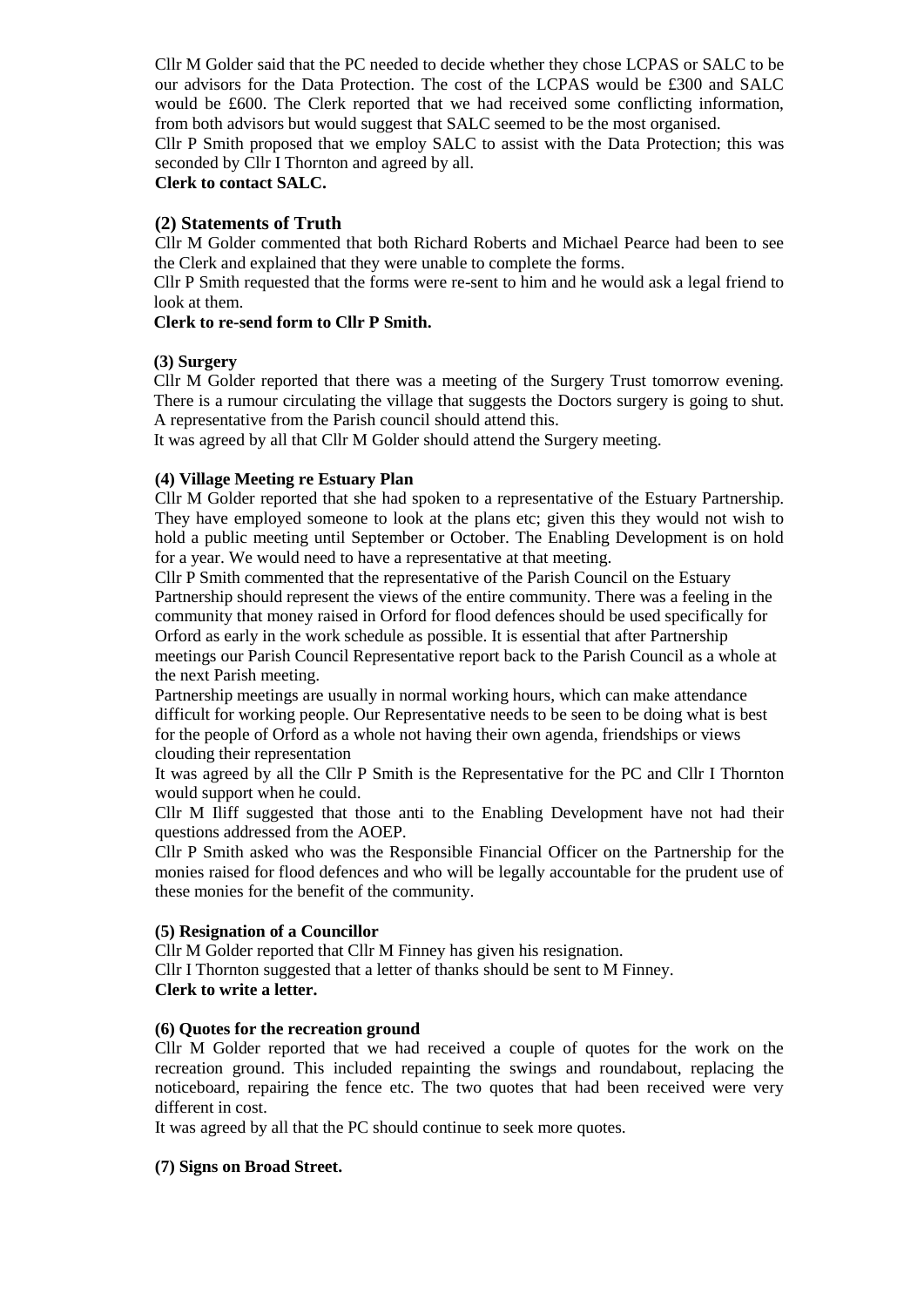Cllr M Golder commented that a couple of signs had been removed from outside Barts Hall. These were properly made signs that had been attached to the fence and on a post. The signs were concerning the parking outside the hall.

There are to be roadworks in Daphne Road as from Monday. This includes three way traffic lights.

Cllr I Thornton asked if we could enquire to the Highways Department whether this could be postponed as there is an awful lot of building work in Broad Street and it could mean that there is chaos in that area of the village.

**Clerk to enquire to Highways whether there could be a postponement of the works.** 

#### **(8) Sports & Social Club**

Cllr M Golder reported that she had been to a meeting at the Recreation Ground, where it was suggested that the Sports & Social Club place some paved areas outside the hut on the current shingle area. One area was to replace the current concrete area outside the main doors of the hut. The other areas were near the other doors and in front of the windows. A proposed map was shown to the Councillors who all agreed that this was a good idea. **Clerk to respond to the Sports & Social Club.**

### **10. Correspondence**

### **Suffolk Neighbourhood Watch Association**

Cllr A Macro reported that in 2016 the Police handed over the Neighbourhood Watch. They do not have their own income. There is a Neighbourhood Watch scheme in Orford with approximately 6-8 members.

It was agreed by all to give a donation of £50 to the Neighbourhood Watch.

### **C Cole – re Planning Application**

This item was discussed in the Public Forum.

### **Alec Sexton – Lime Tree**

Cllr M Golder read out a letter from Alex Sexton regarding a lime tree near the village pond that is over hangs his property.

It was agreed by all to ask Elite to visit and look at the trees.

#### **James Vigar – re AOEP meeting**

Cllr M Golder read out part of an email from James Vigar.

It was agreed by all that the Clerk should send a reply stating that the Councillor mentioned has now resigned from the Parish Council, and a new representative would be appointed.

#### **Royal British Legion - thanks**

Cllr M Golder read out a letter from the Royal British Legion thanking the Parish council for their donation to the poppy wreath.

#### **Jeremy Sandelson – Bakers Lane/Market Square**

Cllr M Golder read out an email from J Sandelson regarding the planning application for Market Hill. This concerned the need for the application to go to the planning committee. This item has been discussed earlier.

Cllr P Smith suggested that whilst representing the PC on the AOEP it would be helpful if the Councillors had any questions that they could send them to him so that he may ask them at a meeting.

# **11. Items for next meeting:**

**Planning application for Town Farm Cottage**

# **12. Date of next meeting: 11/04/18 at 7.00pm**